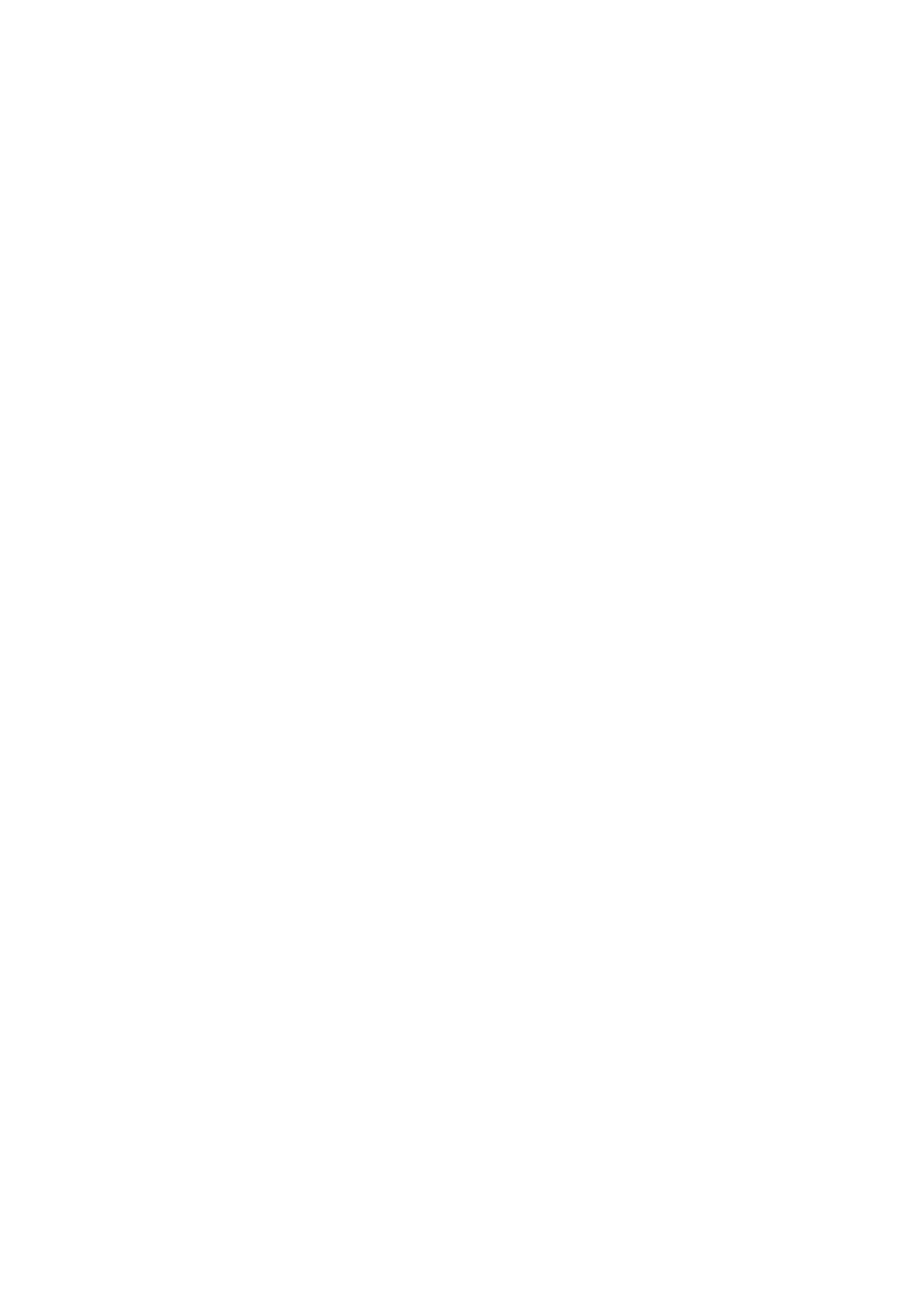Following your recent investigations and consultation with your spinal surgeon, a possible cause for your symptoms may have been found. Your X-rays and/or scans have revealed that you have a **lumbar spondylolysis**.

This is a stress fracture (break) of the narrow bridge of bone between the facet joints (pars interarticularis) at the back of the spine, commonly called a **pars defect**. There may be a hereditary aspect to spondylolysis, for example an individual may be born with thin vertebral bone and therefore be vulnerable to this condition; or certain sports, such as gymnastics, weight lifting and football can put a great deal of stress on the bones through constantly over-stretching the spine. Either cause can result in a stress fracture on one or both sides of the vertebra (bone of the spine). Many people are not aware of their stress fracture or experience any problems but symptoms can occasionally occur including lower back pain, pain in the thighs and buttocks, stiffness, muscle tightness and tenderness.



*intervertebral disc*

If the stress fracture weakens the bone so much that it is unable to maintain its proper position, the vertebra can start to shift out of place. This condition is called **spondylolisthesis**.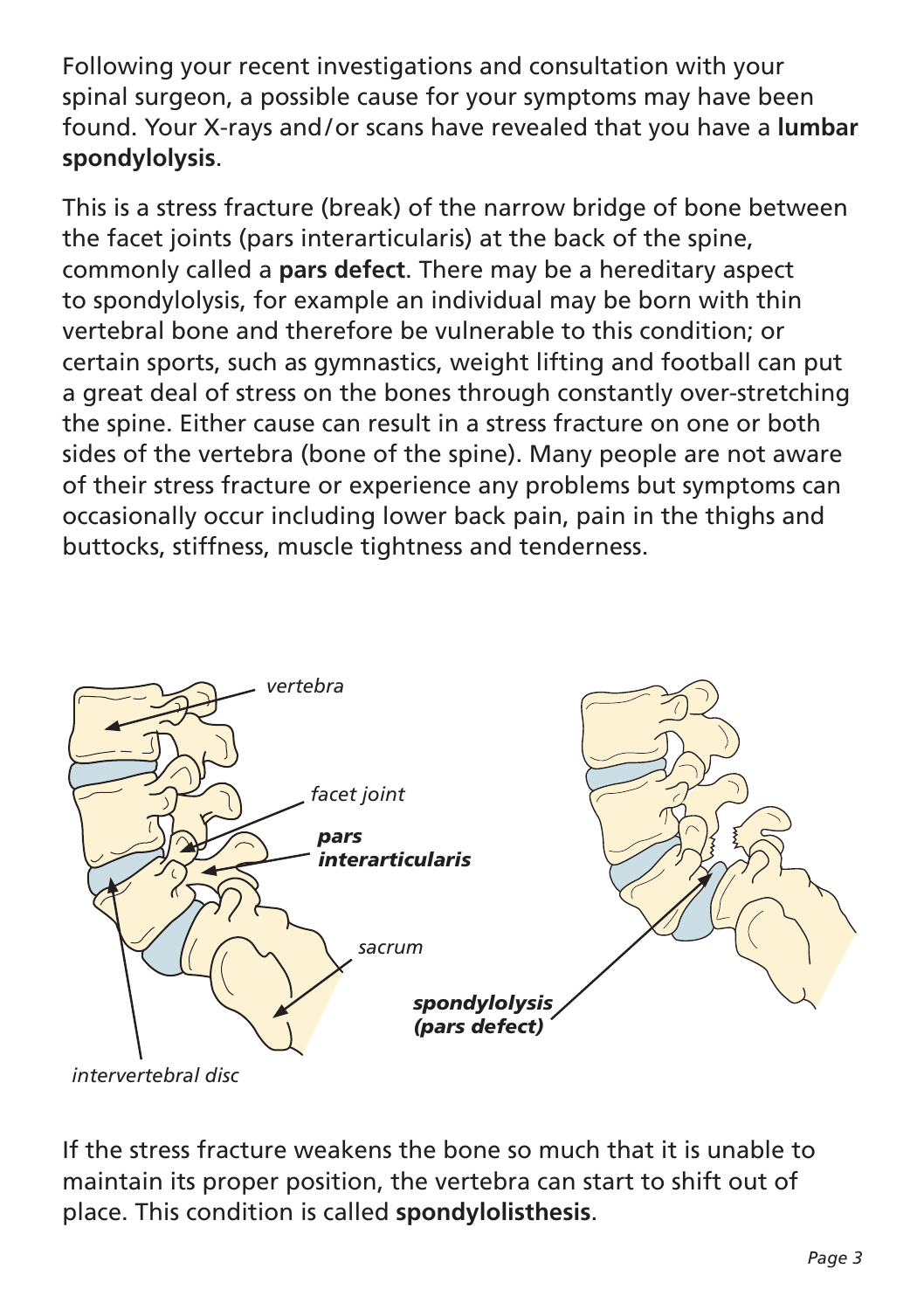There is a forward slippage of one lumbar vertebra on the vertebra below it. The degree of spondylolisthesis may vary from mild to severe but if too much slippage occurs, the nerve roots can be stretched where they branch out of the spinal canal. This can cause nerve root pain, commonly a condition known as sciatica.

Nerve root pain is felt in the area of the body that the nerve, as it leaves the spine supplies. A nerve is like an electrical wire. It tells your muscles to move and gives your brain information about various sensations such as pain, temperature, light touch, pressure sensation and position of your legs. Symptoms may include pain, pins and needles, numbness, increased sensitivity or some weakness of the muscles in the leg and/or foot and toes.



**X-ray showing spondylolisthesis** 

Treatment varies depending on the severity of the condition. Most patients only require treatment such as physiotherapy, medication and manipulative therapy, combined with some lifestyle changes, like avoiding contact sports, weight lifting and leaning too far backwards (hyperextension). Being overweight will also increase the load and pressure on the spine and therefore likely to increase the symptoms experienced, so losing weight can help significantly.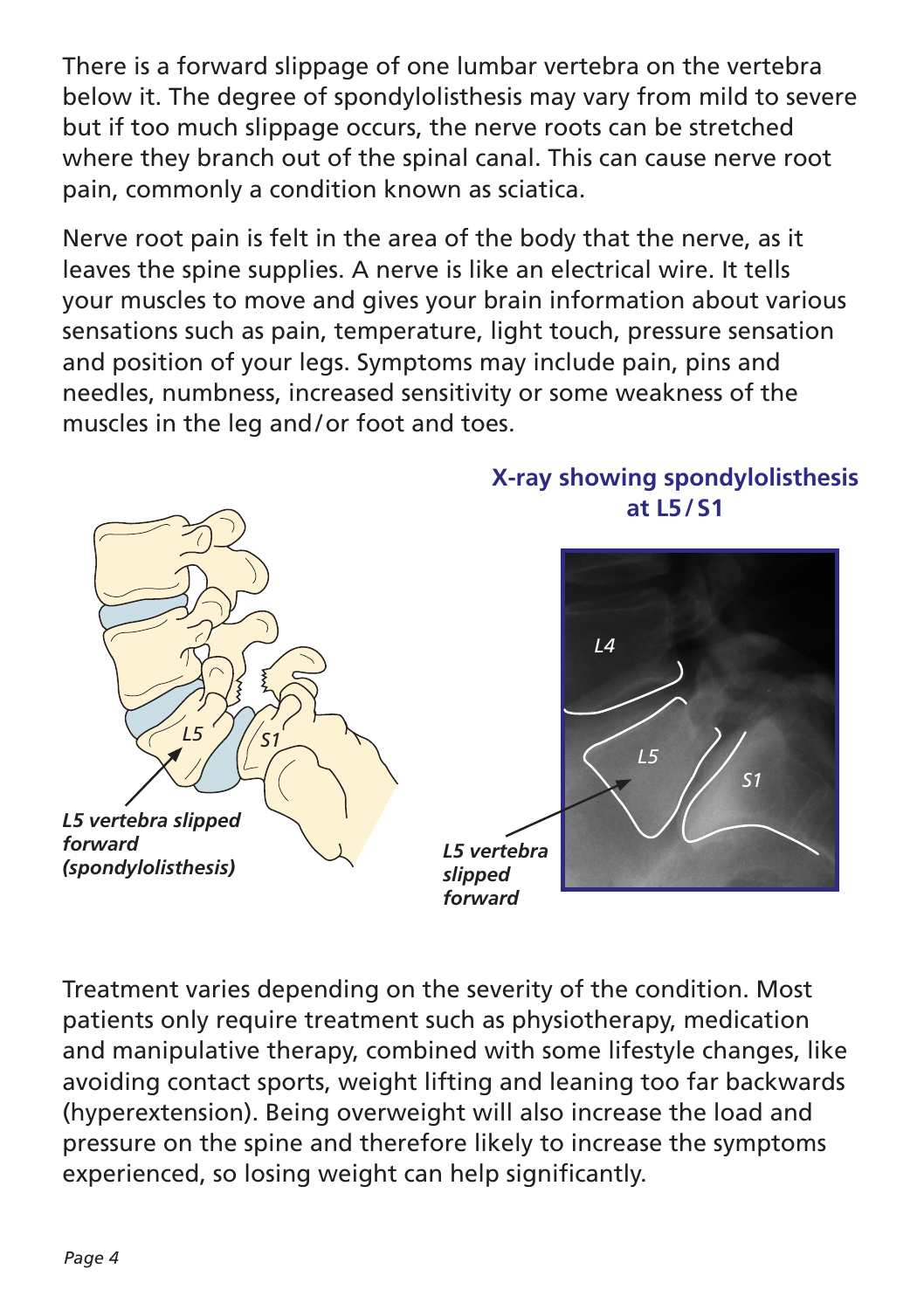If the symptoms are severe and ongoing, and have not responded to treatment, the pars defect can be tested to diagnose whether it is the reason you are experiencing pain. The stress fracture (pars defect) is injected with local anaesthetic and a steroid. The local anaesthetic will reduce pain in the short term while the steroid injection reduces the inflammation in the surrounding area. This can reduce pain and other symptoms caused by inflammation such as nerve irritation. The pars injection, if followed by relief from pain, can then confirm the diagnosis that the stress fracture is the specific source of your pain. For some patients, the pain relief can be long-lasting.

Immediate spinal surgery is only necessary in cases of bladder or bowel incontinence (cauda equina syndrome) or progressive neurological problems such as paralysis or extreme weakness). In these cases, urgent medical assessment is required.

### About the procedure

The procedure is carried out with either intravenous sedation (so the patient is asleep) or under local anaesthetic injection, to numb the injection site and surrounding area. You will be asked to lie down on a couch on your stomach, usually with your head facing to one side on a pillow. The skin on the back is cleaned with antiseptic solution. Live X-ray is then used as guidance to direct the needle into the Pars defect. A small volume of corticosteroid and/or local anaesthetic is injected. This usually only takes a few minutes to carry out.

This procedure is carried out as a day case (no overnight stay) and can lead to a rapid recovery. The local anaesthetic can cause some temporary numbness for a few hours after the injection. Once the numbness has worn off, it is not uncommon for the pain to return, occasionally slightly worse than before, until the corticosteroid takes effect. This can take several days or even a few weeks as anti-inflammatories take some time to reduce the inflammation surrounding the spine.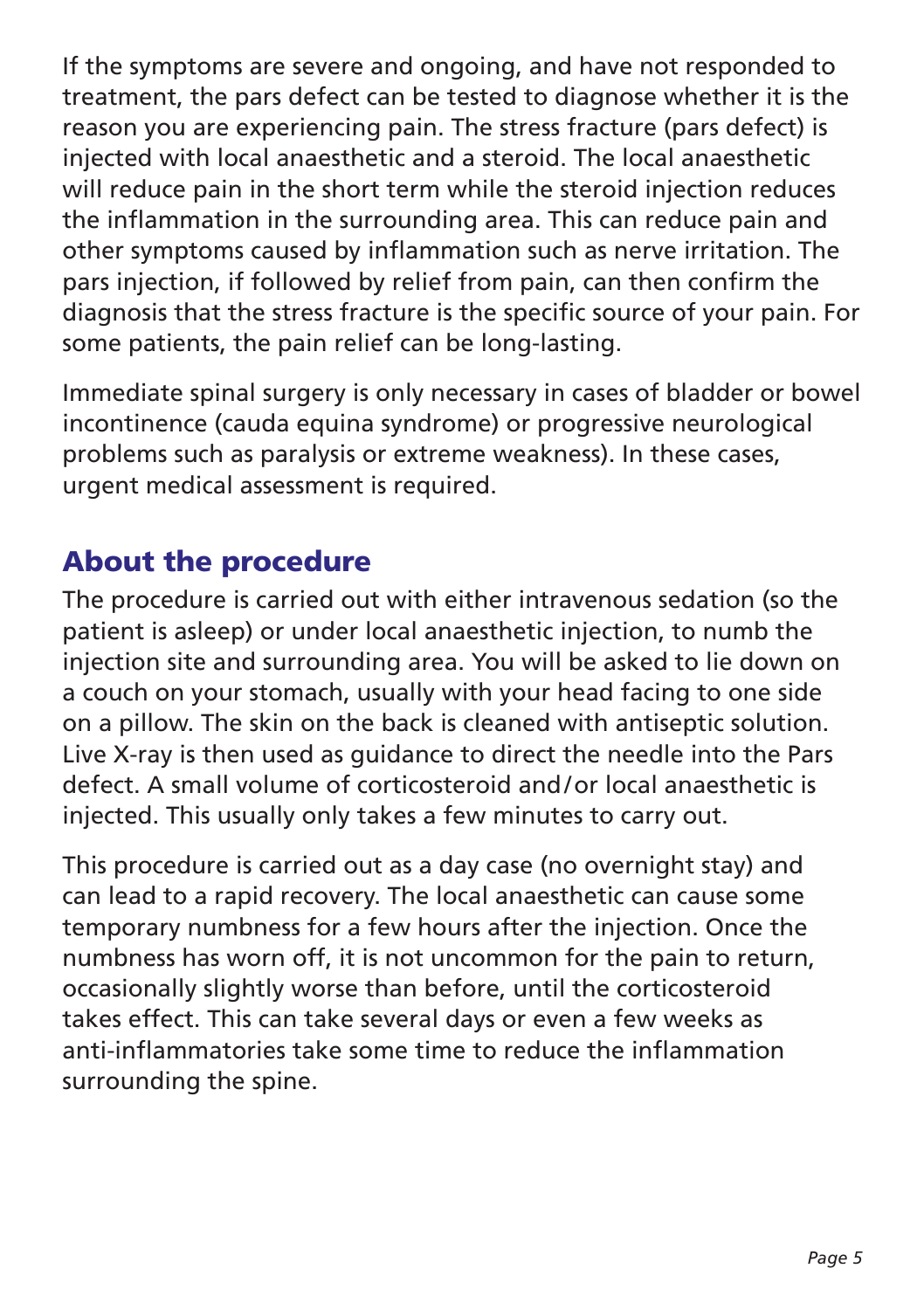You should continue to take your usual pain relief medication until you begin to feel the benefit of the corticosteroid. It is important not to stop taking certain pain relief medication suddenly, such as, morphine or neuropathic medication (gabapentin, pregabalin or amitriptyline). It will be necessary to gradually 'wean' yourself off them – your GP can advise you if necessary.

For a considerable number of patients, the injections can provide excellent pain relief. However, the duration of benefit is variable and may last a few weeks, months or years. Some patients who have had an episode of pain are at an increased risk of having a further episode. It may be possible to repeat the injections, if the first has been helpful, although not straight away. Most surgeons would wait at least six months before repeating them.

If the symptoms have not improved after six weeks or the relief only temporary up to that point, then in certain circumstances, the next stage may be an operation to stabilise the spine by a spinal fusion and decompression of the nerve roots if necessary.

## Risks and complications

Fortunately, there are very few risks associated with pars injections. Very uncommon risks include:

- bleeding. You must inform your consultant if you are taking tablets used to 'thin the blood', such as warfarin, rivaroxaban or clopidogrel. It is possible you may need to stop taking these before your injection. If your procedure is scheduled with less than a week's notice, please check with your consultant or nurse which drugs need to be stopped to prevent this being delayed;
- infection. Although this is rare, it is important that the skin on your back is clear of skin conditions like psoriasis or eczema as these can increase the risk;
- facial flushing or (ladies only) interference with the menstrual cycle or post-menopausal bleeding. This can be a temporary side effect of the steroid;
- a rise in blood sugar levels for a few days for people who have diabetes; or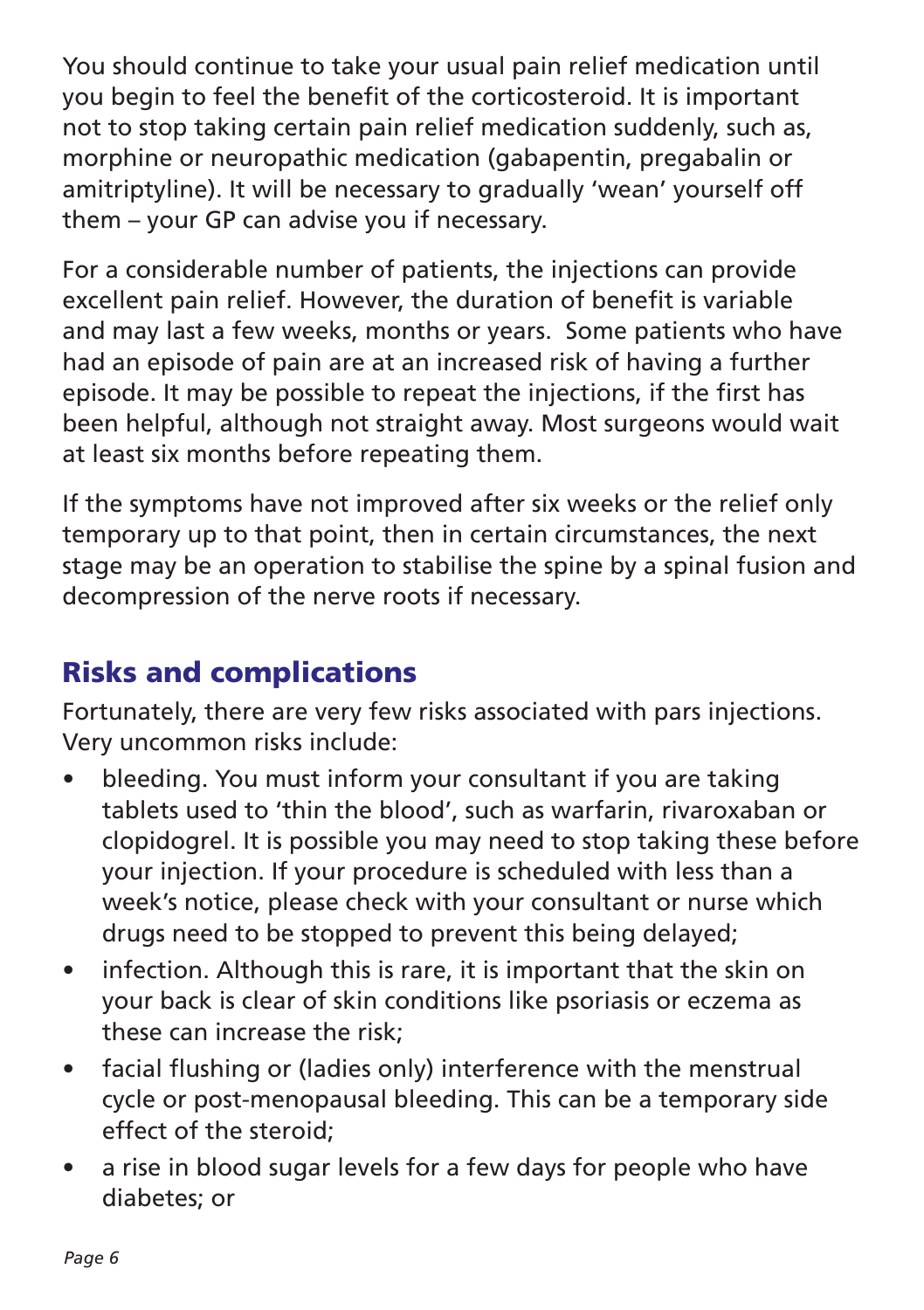• rarely, a needle injury to the dura (the membrane around the nerves). This is usually apparent at the time of injection and can result in a small leakage of the cerebrospinal fluid (CSF), which can lead to a headache (when standing and walking) for a few days afterwards. If this does occur, you may be advised to lie down for a few days until the leakage stops.

#### What to expect in hospital

After the injection, you will be helped back into bed and taken to the recovery ward for a short while, where a nurse will check your blood pressure and pulse. Oxygen may be given to you through a facemask to help you wake up, if you were given sedation. You will then return to the ward.

#### Going home

You will normally be allowed home within a couple of hours of having had the injections, once you are up and about.

If you have had intravenous sedation, you should not drive for 48 hours and a responsible adult **should** remain with you overnight. Please arrange for either a friend or relative to collect you from hospital.

If you qualify for patient transport and are likely to require this service, please arrange this through your GP before admission.

#### Work

You may be advised to take the next day off work, if you had intravenous sedation, however, you may feel that you need longer if the pain persists. It can take several weeks before the full benefit of the injection takes place. The hospital can give you an off-work certificate or you can ask your GP.

#### Follow-up

Your surgeon will advise you if you need to attend clinic after your procedure, or how to request a further clinic review if necessary. If you have any queries about the information in this booklet, please discuss them with the ward nurses or a member of your consultant's team.